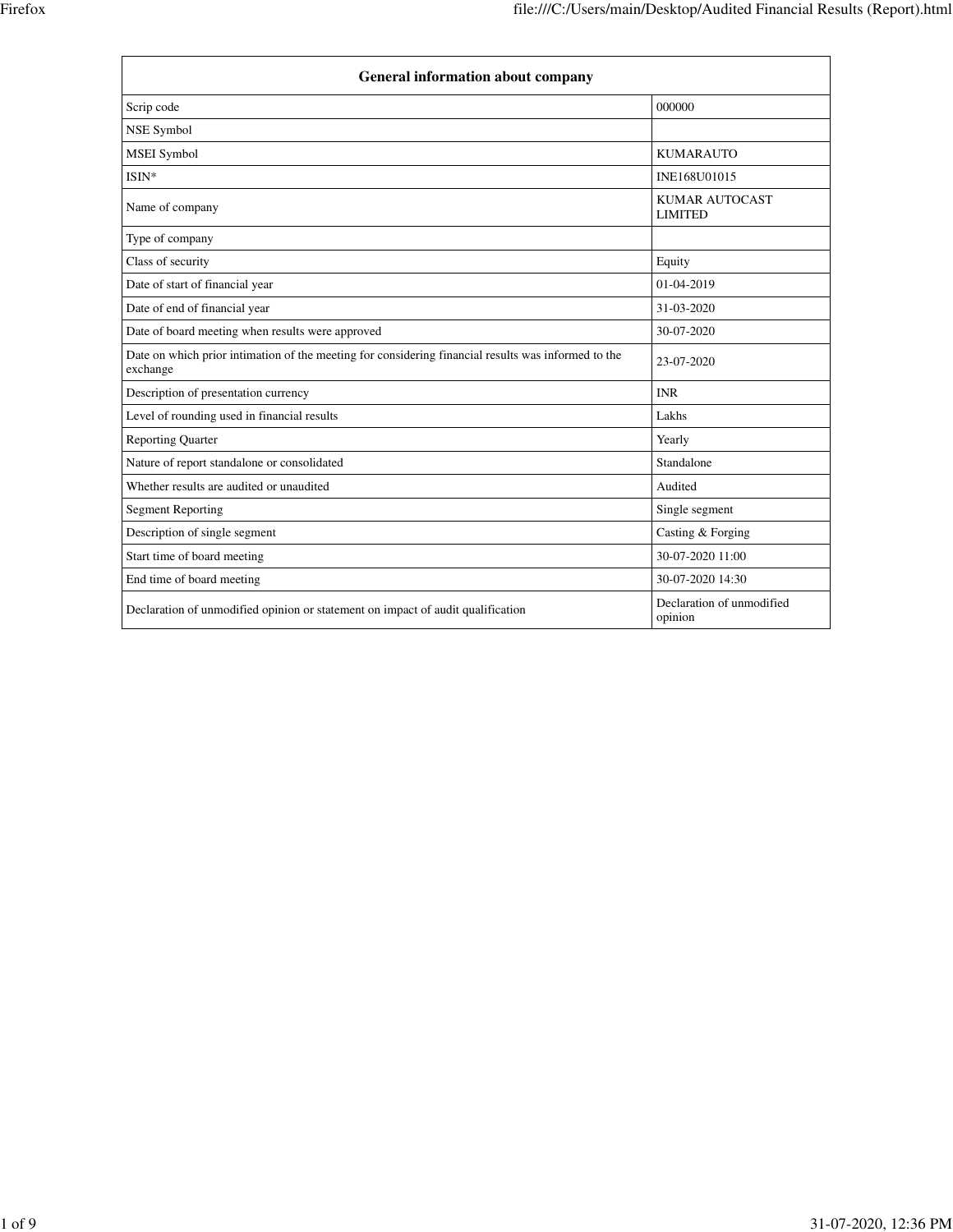| <b>Financial Results - Ind-AS</b> |                                                                                                                                                                                               |                                           |                                                               |
|-----------------------------------|-----------------------------------------------------------------------------------------------------------------------------------------------------------------------------------------------|-------------------------------------------|---------------------------------------------------------------|
|                                   | <b>Particulars</b>                                                                                                                                                                            | 3 months/ 6 months ended (dd-<br>mm-yyyy) | Year to date figures for current period<br>ended (dd-mm-yyyy) |
| A                                 | Date of start of reporting period                                                                                                                                                             | 01-01-2020                                | 01-04-2019                                                    |
| B                                 | Date of end of reporting period                                                                                                                                                               | 31-03-2020                                | 31-03-2020                                                    |
| $\mathcal{C}$                     | Whether results are audited or unaudited                                                                                                                                                      | Audited                                   | Audited                                                       |
| D                                 | Nature of report standalone or consolidated                                                                                                                                                   | Standalone                                | Standalone                                                    |
| Part<br>I                         | Blue color marked fields are non-mandatory. For Consolidated Results, if the company has no figures for 3 months / 6<br>months ended, in such case zero shall be inserted in the said column. |                                           |                                                               |
| $\mathbf{1}$                      | <b>Income</b>                                                                                                                                                                                 |                                           |                                                               |
|                                   | Revenue from operations                                                                                                                                                                       | 1052.05                                   | 3486.8                                                        |
|                                   | Other income                                                                                                                                                                                  | 1.37                                      | 5.62                                                          |
|                                   | <b>Total income</b>                                                                                                                                                                           | 1053.42                                   | 3492.42                                                       |
| 2                                 | <b>Expenses</b>                                                                                                                                                                               |                                           |                                                               |
| (a)                               | Cost of materials consumed                                                                                                                                                                    | 699.55                                    | 2037.94                                                       |
| (b)                               | Purchases of stock-in-trade                                                                                                                                                                   | $\overline{0}$                            | $\mathbf{0}$                                                  |
| (c)                               | Changes in inventories of finished goods, work-in-<br>progress and stock-in-trade                                                                                                             | $-26.25$                                  | $-43.86$                                                      |
| (d)                               | Employee benefit expense                                                                                                                                                                      | 122.96                                    | 460.32                                                        |
| (e)                               | Finance costs                                                                                                                                                                                 | 10.66                                     | 47.93                                                         |
| (f)                               | Depreciation, depletion and amortisation expense                                                                                                                                              | 16.11                                     | 55.85                                                         |
| (f)                               | <b>Other Expenses</b>                                                                                                                                                                         |                                           |                                                               |
| $\mathbf{1}$                      | Power and fuel                                                                                                                                                                                | 120.93                                    | 460.04                                                        |
| 2                                 | Other Expenditure                                                                                                                                                                             | 43.08                                     | 284.98                                                        |
| 10                                |                                                                                                                                                                                               |                                           |                                                               |
|                                   | <b>Total other expenses</b>                                                                                                                                                                   | 164.01                                    | 745.02                                                        |
|                                   | <b>Total expenses</b>                                                                                                                                                                         | 987.04                                    | 3303.2                                                        |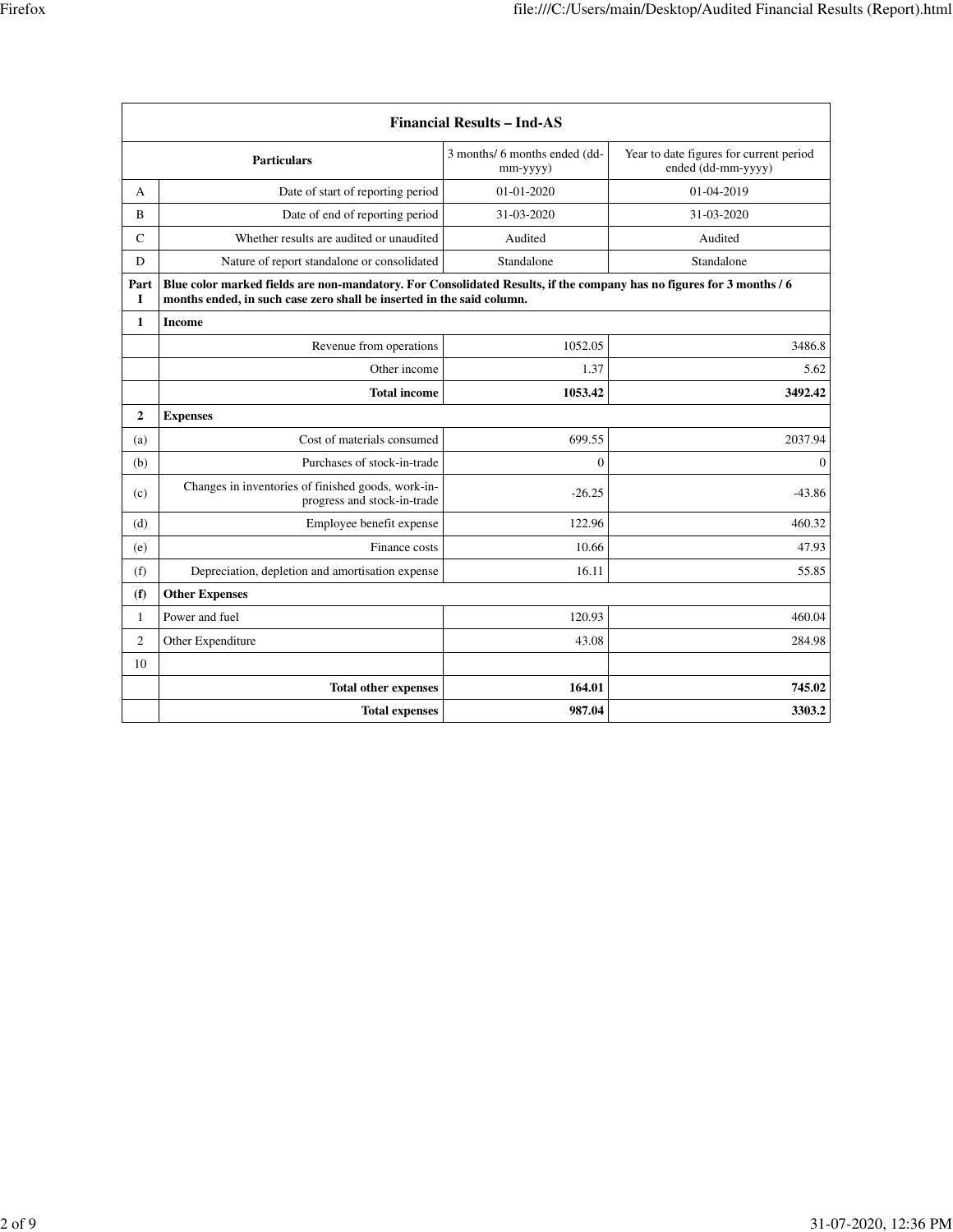| <b>Financial Results - Ind-AS</b> |                                                                                                                                                                                               |                                                                |                                                               |
|-----------------------------------|-----------------------------------------------------------------------------------------------------------------------------------------------------------------------------------------------|----------------------------------------------------------------|---------------------------------------------------------------|
|                                   | <b>Particulars</b>                                                                                                                                                                            | 3 months/ 6 months ended<br>$(dd{\text{-}}\text{mm-}$ yyyy $)$ | Year to date figures for current<br>period ended (dd-mm-yyyy) |
| А                                 | Date of start of reporting period                                                                                                                                                             | 01-01-2020                                                     | 01-04-2019                                                    |
| B                                 | Date of end of reporting period                                                                                                                                                               | 31-03-2020                                                     | 31-03-2020                                                    |
| $\mathsf{C}$                      | Whether results are audited or unaudited                                                                                                                                                      | Audited                                                        | Audited                                                       |
| D                                 | Nature of report standalone or consolidated                                                                                                                                                   | Standalone                                                     | Standalone                                                    |
| Part<br><b>I</b>                  | Blue color marked fields are non-mandatory. For Consolidated Results, if the company has no figures for 3 months / 6<br>months ended, in such case zero shall be inserted in the said column. |                                                                |                                                               |
| 3                                 | Total profit before exceptional items and tax                                                                                                                                                 | 66.38                                                          | 189.22                                                        |
| 4                                 | Exceptional items                                                                                                                                                                             | $\mathbf{0}$                                                   | $\theta$                                                      |
| 5                                 | Total profit before tax                                                                                                                                                                       | 66.38                                                          | 189.22                                                        |
| 7                                 | <b>Tax expense</b>                                                                                                                                                                            |                                                                |                                                               |
| 8                                 | Current tax                                                                                                                                                                                   | 19.7                                                           | 50.66                                                         |
| 9                                 | Deferred tax                                                                                                                                                                                  | $-0.39$                                                        | 2.34                                                          |
| 10<br><b>Total tax expenses</b>   |                                                                                                                                                                                               | 19.31                                                          | 53                                                            |
| 11                                | Net movement in regulatory deferral account balances related to<br>profit or loss and the related deferred tax movement                                                                       | $\mathbf{0}$                                                   | $\theta$                                                      |
| 14                                | Net Profit Loss for the period from continuing operations                                                                                                                                     | 47.07                                                          | 136.22                                                        |
| 15                                | Profit (loss) from discontinued operations before tax                                                                                                                                         | $\mathbf{0}$                                                   | $\mathbf{0}$                                                  |
| 16                                | Tax expense of discontinued operations                                                                                                                                                        | $\mathbf{0}$                                                   | 0                                                             |
| 17                                | Net profit (loss) from discontinued operation after tax                                                                                                                                       | $\mathbf{0}$                                                   | $\mathbf{0}$                                                  |
| 19                                | Share of profit (loss) of associates and joint ventures accounted<br>for using equity method                                                                                                  | $\Omega$                                                       | $\mathbf{0}$                                                  |
| 21                                | Total profit (loss) for period                                                                                                                                                                | 47.07                                                          | 136.22                                                        |
| 22                                | Other comprehensive income net of taxes                                                                                                                                                       | $-0.64$                                                        | $-0.64$                                                       |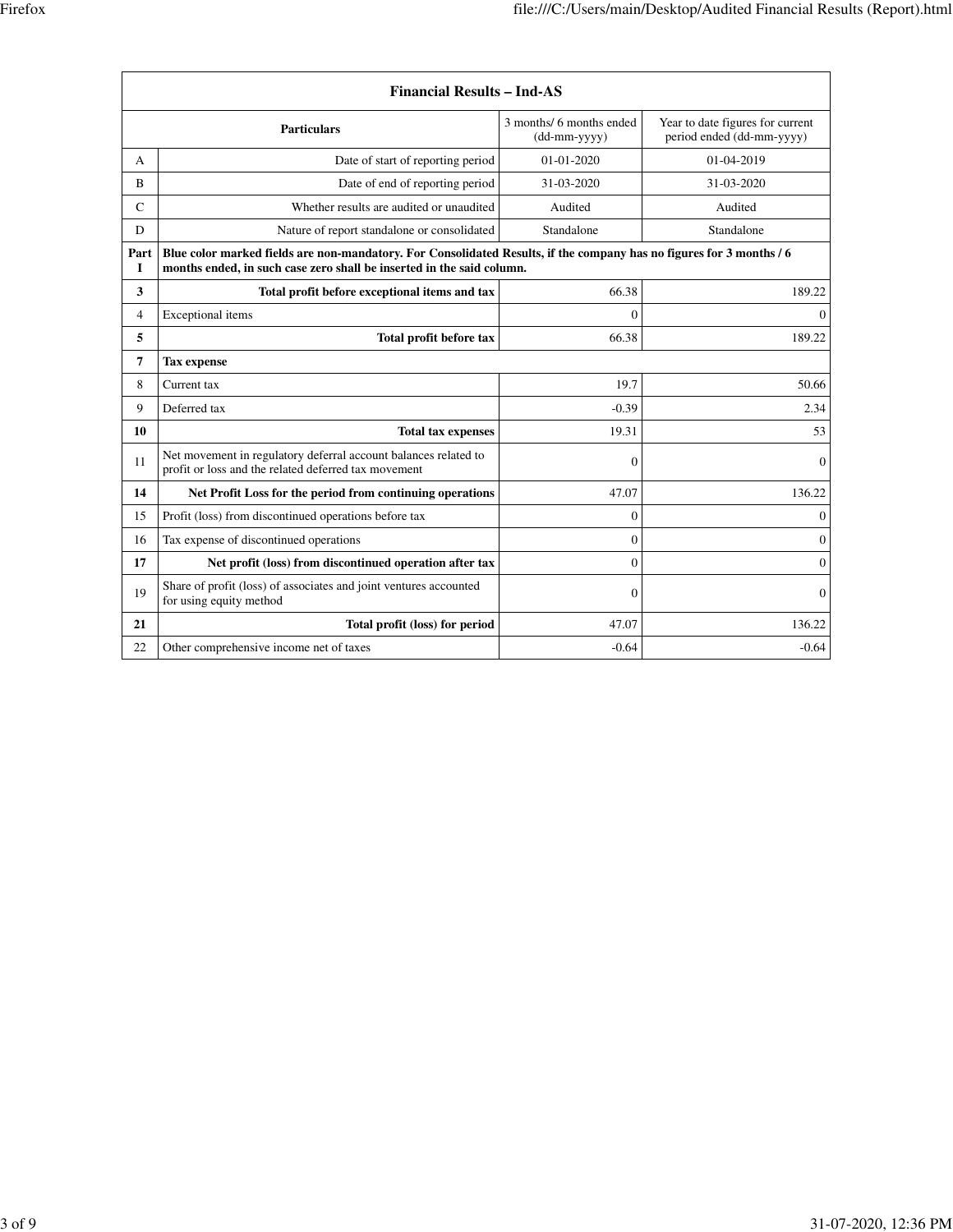| <b>Financial Results - Ind-AS</b> |                                                                                                                                                                                               |                                          |                                                               |
|-----------------------------------|-----------------------------------------------------------------------------------------------------------------------------------------------------------------------------------------------|------------------------------------------|---------------------------------------------------------------|
|                                   | <b>Particulars</b>                                                                                                                                                                            | 3 months/ 6 months ended<br>(dd-mm-yyyy) | Year to date figures for current period<br>ended (dd-mm-yyyy) |
| А                                 | Date of start of reporting period                                                                                                                                                             | 01-01-2020                               | 01-04-2019                                                    |
| B                                 | Date of end of reporting period                                                                                                                                                               | 31-03-2020                               | 31-03-2020                                                    |
| C                                 | Whether results are audited or unaudited                                                                                                                                                      | Audited                                  | Audited                                                       |
| D                                 | Nature of report standalone or consolidated                                                                                                                                                   | Standalone                               | Standalone                                                    |
| Part<br>1                         | Blue color marked fields are non-mandatory. For Consolidated Results, if the company has no figures for 3 months / 6<br>months ended, in such case zero shall be inserted in the said column. |                                          |                                                               |
| 23                                | <b>Total Comprehensive Income for the period</b>                                                                                                                                              | 46.43                                    | 135.58                                                        |
| 24                                | Total profit or loss, attributable to                                                                                                                                                         |                                          |                                                               |
|                                   | Profit or loss, attributable to owners of parent                                                                                                                                              |                                          |                                                               |
|                                   | Total profit or loss, attributable to non-controlling interests                                                                                                                               |                                          |                                                               |
| 25                                | Total Comprehensive income for the period attributable to                                                                                                                                     |                                          |                                                               |
|                                   | Comprehensive income for the period attributable to owners<br>of parent                                                                                                                       | $\boldsymbol{0}$                         | $\theta$                                                      |
|                                   | Total comprehensive income for the period attributable to<br>owners of parent non-controlling interests                                                                                       | $\theta$                                 | $\theta$                                                      |
| 26                                | Details of equity share capital                                                                                                                                                               |                                          |                                                               |
|                                   | Paid-up equity share capital                                                                                                                                                                  | 518.7                                    | 518.7                                                         |
|                                   | Face value of equity share capital                                                                                                                                                            | 10                                       | 10                                                            |
| 27                                | <b>Details of debt securities</b>                                                                                                                                                             |                                          |                                                               |
| 28                                | Reserves excluding revaluation reserve                                                                                                                                                        |                                          | 722.31                                                        |
| 29                                | <b>Earnings per share</b>                                                                                                                                                                     |                                          |                                                               |
| $\mathbf{i}$                      | Earnings per equity share for continuing operations                                                                                                                                           |                                          |                                                               |
|                                   | Basic earnings (loss) per share from continuing operations                                                                                                                                    | 0.91                                     | 2.63                                                          |
|                                   | Diluted earnings (loss) per share from continuing operations                                                                                                                                  | 0.91                                     | 2.63                                                          |
| ii                                | Earnings per equity share for discontinued operations                                                                                                                                         |                                          |                                                               |
|                                   | Basic earnings (loss) per share from discontinued operations                                                                                                                                  | $\boldsymbol{0}$                         | $\mathbf{0}$                                                  |
|                                   | Diluted earnings (loss) per share from discontinued operations                                                                                                                                | $\mathbf{0}$                             | $\mathbf{0}$                                                  |
| ii                                | Earnings per equity share                                                                                                                                                                     |                                          |                                                               |
|                                   | Basic earnings (loss) per share from continuing and<br>discontinued operations                                                                                                                | 0.91                                     | 2.63                                                          |
|                                   | Diluted earnings (loss) per share from continuing and<br>discontinued operations                                                                                                              | 0.91                                     | 2.63                                                          |
| 30                                | Debt equity ratio                                                                                                                                                                             |                                          |                                                               |
| 31                                | Debt service coverage ratio                                                                                                                                                                   |                                          |                                                               |
| 32                                | Interest service coverage ratio                                                                                                                                                               |                                          |                                                               |
| 33                                | Disclosure of notes on financial results                                                                                                                                                      | Textual Information(1)                   |                                                               |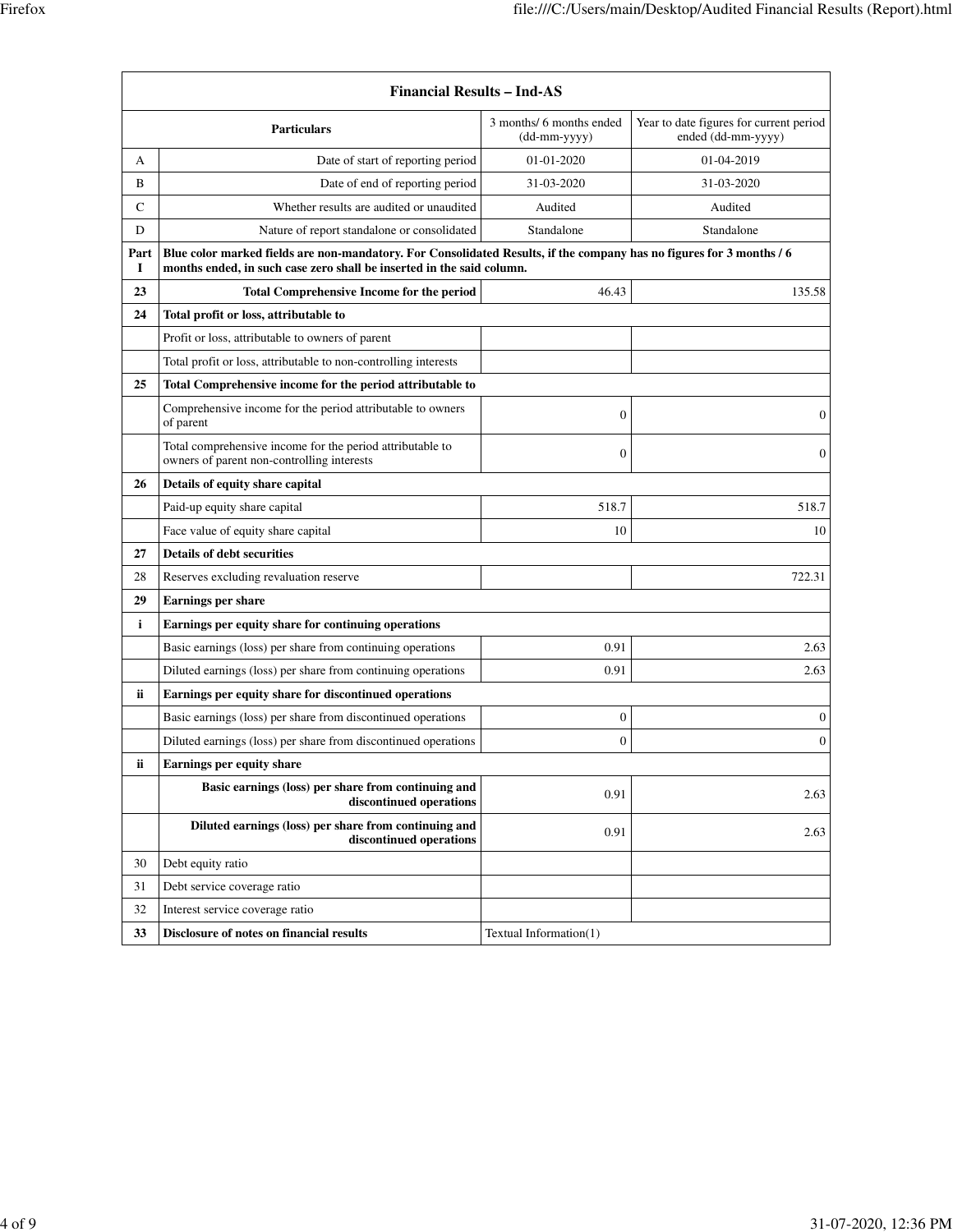|                        | <b>Text Block</b>                                      |
|------------------------|--------------------------------------------------------|
| Textual Information(1) | Face value of shares is in actual figures not in lakhs |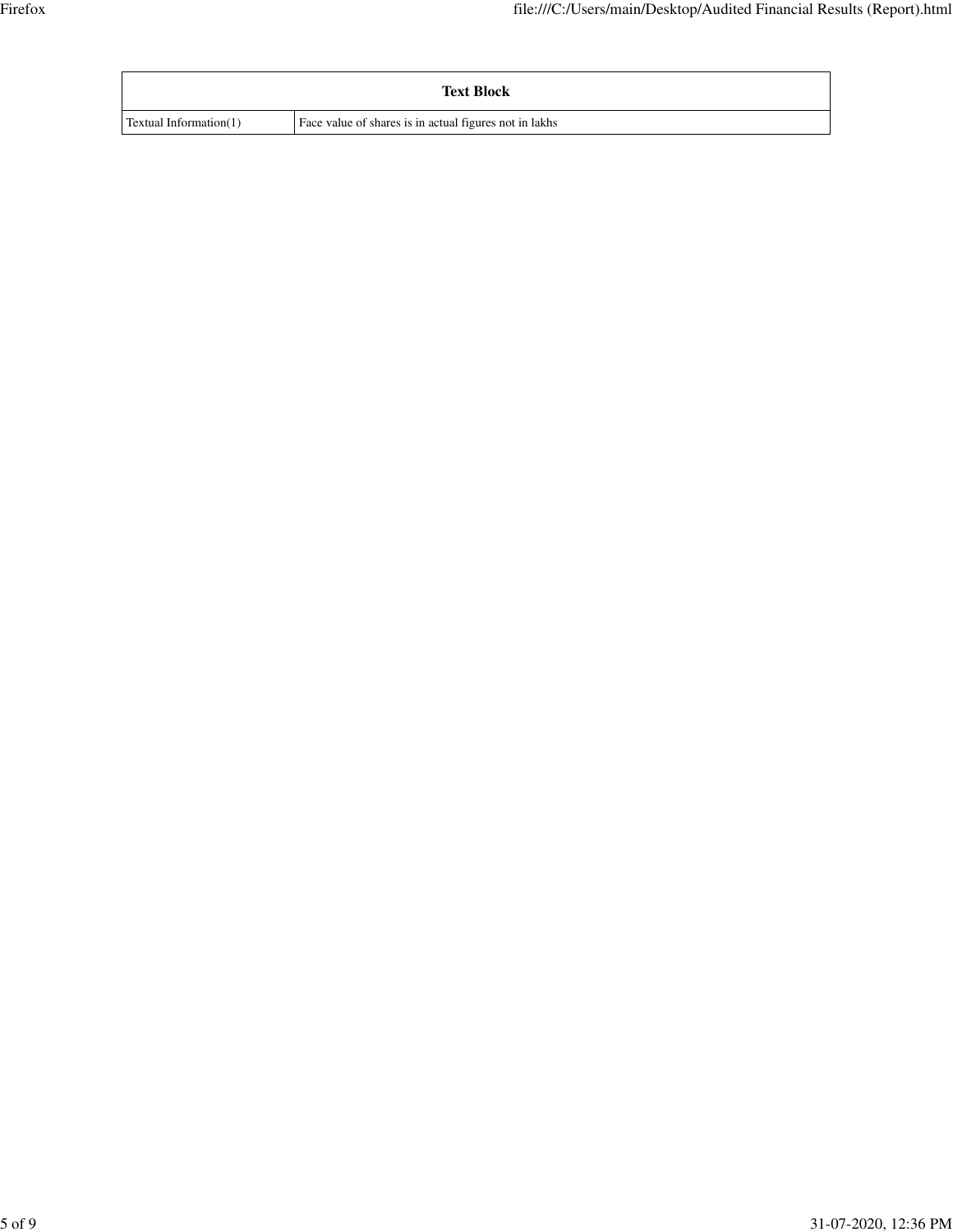|              | <b>Statement of Asset and Liabilities</b>         |                                 |  |  |
|--------------|---------------------------------------------------|---------------------------------|--|--|
|              | Particulars                                       | Current year ended (dd-mm-yyyy) |  |  |
|              | Date of start of reporting period                 | 01-04-2019                      |  |  |
|              | Date of end of reporting period                   | 31-03-2020                      |  |  |
|              | Whether results are audited or unaudited          | Audited                         |  |  |
|              | Nature of report standalone or consolidated       | Standalone                      |  |  |
|              | <b>Assets</b>                                     |                                 |  |  |
| $\mathbf{1}$ | <b>Non-current assets</b>                         |                                 |  |  |
|              | Property, plant and equipment                     | 483.95                          |  |  |
|              | Capital work-in-progress                          | 2.19                            |  |  |
|              | Investment property                               |                                 |  |  |
|              | Goodwill                                          | $\mathbf{0}$                    |  |  |
|              | Other intangible assets                           | $\mathbf{0}$                    |  |  |
|              | Intangible assets under development               |                                 |  |  |
|              | Biological assets other than bearer plants        |                                 |  |  |
|              | Investments accounted for using equity method     |                                 |  |  |
|              | Non-current financial assets                      |                                 |  |  |
|              | Non-current investments                           | $\mathbf{0}$                    |  |  |
|              | Trade receivables, non-current                    |                                 |  |  |
|              | Loans, non-current                                | $\mathbf{0}$                    |  |  |
|              | Other non-current financial assets                | 71.75                           |  |  |
|              | <b>Total non-current financial assets</b>         | 71.75                           |  |  |
|              | Deferred tax assets (net)                         |                                 |  |  |
|              | Other non-current assets                          |                                 |  |  |
|              | <b>Total non-current assets</b>                   | 557.89                          |  |  |
| $\mathbf 2$  | <b>Current assets</b>                             |                                 |  |  |
|              | Inventories                                       | 125.19                          |  |  |
|              | <b>Current financial asset</b>                    |                                 |  |  |
|              | Current investments                               | $\mathbf{0}$                    |  |  |
|              | Trade receivables, current                        | 1452.84                         |  |  |
|              | Cash and cash equivalents                         | 39.69                           |  |  |
|              | Bank balance other than cash and cash equivalents | $\overline{0}$                  |  |  |
|              | Loans, current                                    | $\overline{0}$                  |  |  |
|              | Other current financial assets                    |                                 |  |  |
|              | <b>Total current financial assets</b>             | 1492.53                         |  |  |
|              | Current tax assets (net)                          | 5.23                            |  |  |
|              | Other current assets                              | 19.01                           |  |  |
|              | <b>Total current assets</b>                       | 1641.96                         |  |  |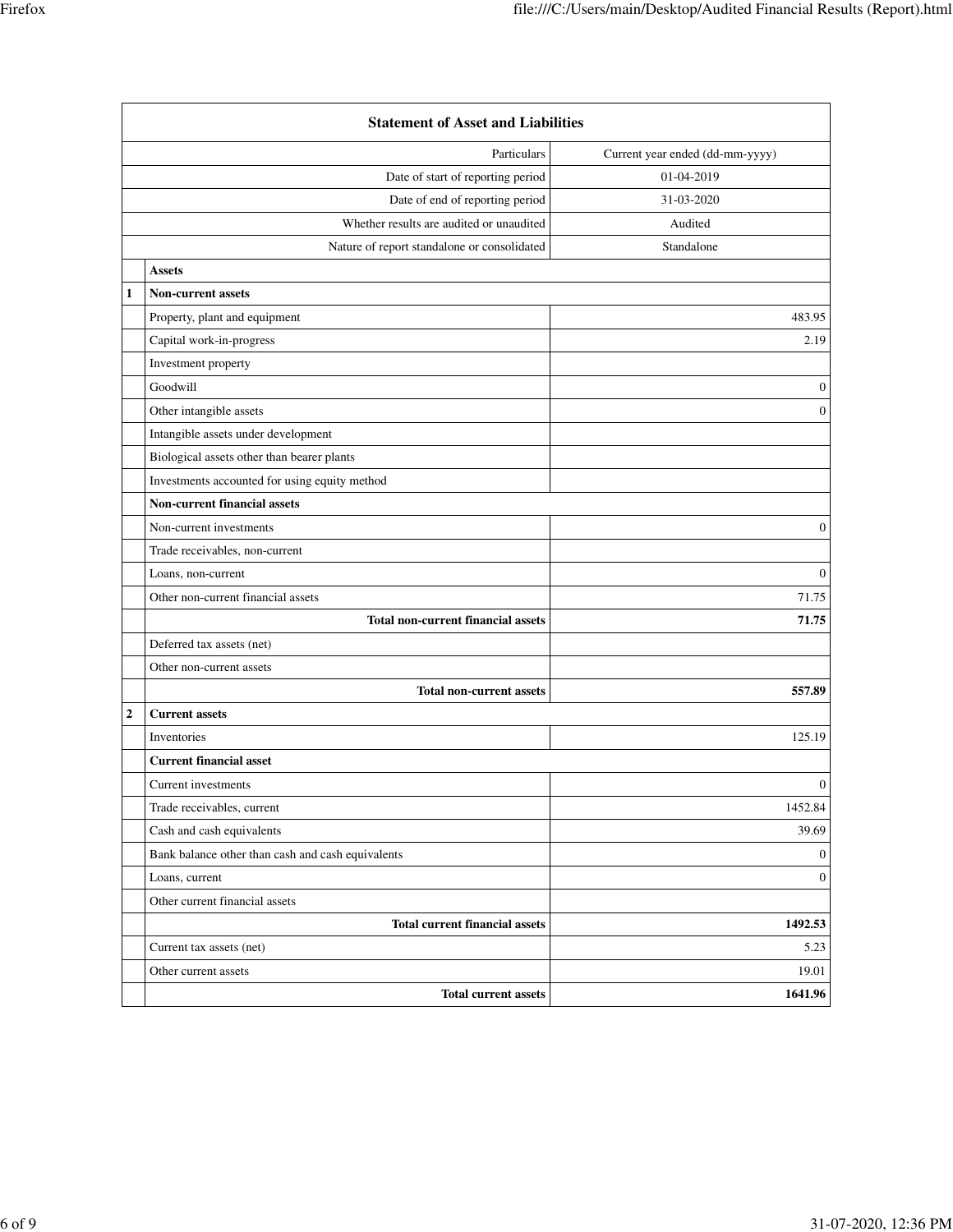|                | <b>Statement of Asset and Liabilities</b>                                                 |                                 |
|----------------|-------------------------------------------------------------------------------------------|---------------------------------|
|                | Particulars                                                                               | Current year ended (dd-mm-yyyy) |
|                | Date of start of reporting period                                                         | 01-04-2019                      |
|                | Date of end of reporting period                                                           | 31-03-2020                      |
|                | Whether results are audited or unaudited                                                  | Audited                         |
|                | Nature of report standalone or consolidated                                               | Standalone                      |
| 3              | Non-current assets classified as held for sale                                            |                                 |
| $\overline{4}$ | Regulatory deferral account debit balances and related deferred tax Assets                |                                 |
|                | <b>Total assets</b>                                                                       | 2199.85                         |
|                | <b>Equity and liabilities</b>                                                             |                                 |
|                | <b>Equity</b>                                                                             |                                 |
|                | Equity attributable to owners of parent                                                   |                                 |
|                | Equity share capital                                                                      | 518.7                           |
|                | Other equity                                                                              | 722.27                          |
|                | Total equity attributable to owners of parent                                             | 1240.97                         |
|                | Non controlling interest                                                                  |                                 |
|                | <b>Total equity</b>                                                                       | 1240.97                         |
|                | <b>Liabilities</b>                                                                        |                                 |
|                | <b>Non-current liabilities</b>                                                            |                                 |
|                | <b>Non-current financial liabilities</b>                                                  |                                 |
|                | Borrowings, non-current                                                                   | 71.72                           |
|                | Trade payables, non-current                                                               |                                 |
|                | Other non-current financial liabilities                                                   |                                 |
|                | <b>Total non-current financial liabilities</b>                                            | 71.72                           |
|                | Provisions, non-current                                                                   | $\theta$                        |
|                | Deferred tax liabilities (net)                                                            | 39.43                           |
|                | Deferred government grants, Non-current                                                   |                                 |
|                | Other non-current liabilities                                                             | 19.1                            |
|                | <b>Total non-current liabilities</b>                                                      | 130.25                          |
|                | <b>Current liabilities</b>                                                                |                                 |
|                | <b>Current financial liabilities</b>                                                      |                                 |
|                | Borrowings, current                                                                       | 363.23                          |
|                | Trade payables, current                                                                   | 258.79                          |
|                | Other current financial liabilities                                                       | 118.97                          |
|                | <b>Total current financial liabilities</b>                                                | 740.99                          |
|                | Other current liabilities                                                                 | 87.64                           |
|                | Provisions, current                                                                       | $\theta$                        |
|                | Current tax liabilities (Net)                                                             |                                 |
|                | Deferred government grants, Current                                                       |                                 |
|                | <b>Total current liabilities</b>                                                          | 828.63                          |
| $\mathfrak{Z}$ | Liabilities directly associated with assets in disposal group classified as held for sale |                                 |
| $\overline{4}$ | Regulatory deferral account credit balances and related deferred tax liability            |                                 |
|                | <b>Total liabilities</b>                                                                  | 958.88                          |
|                | Total equity and liabilites                                                               | 2199.85                         |
|                | Disclosure of notes on assets and liabilities                                             |                                 |